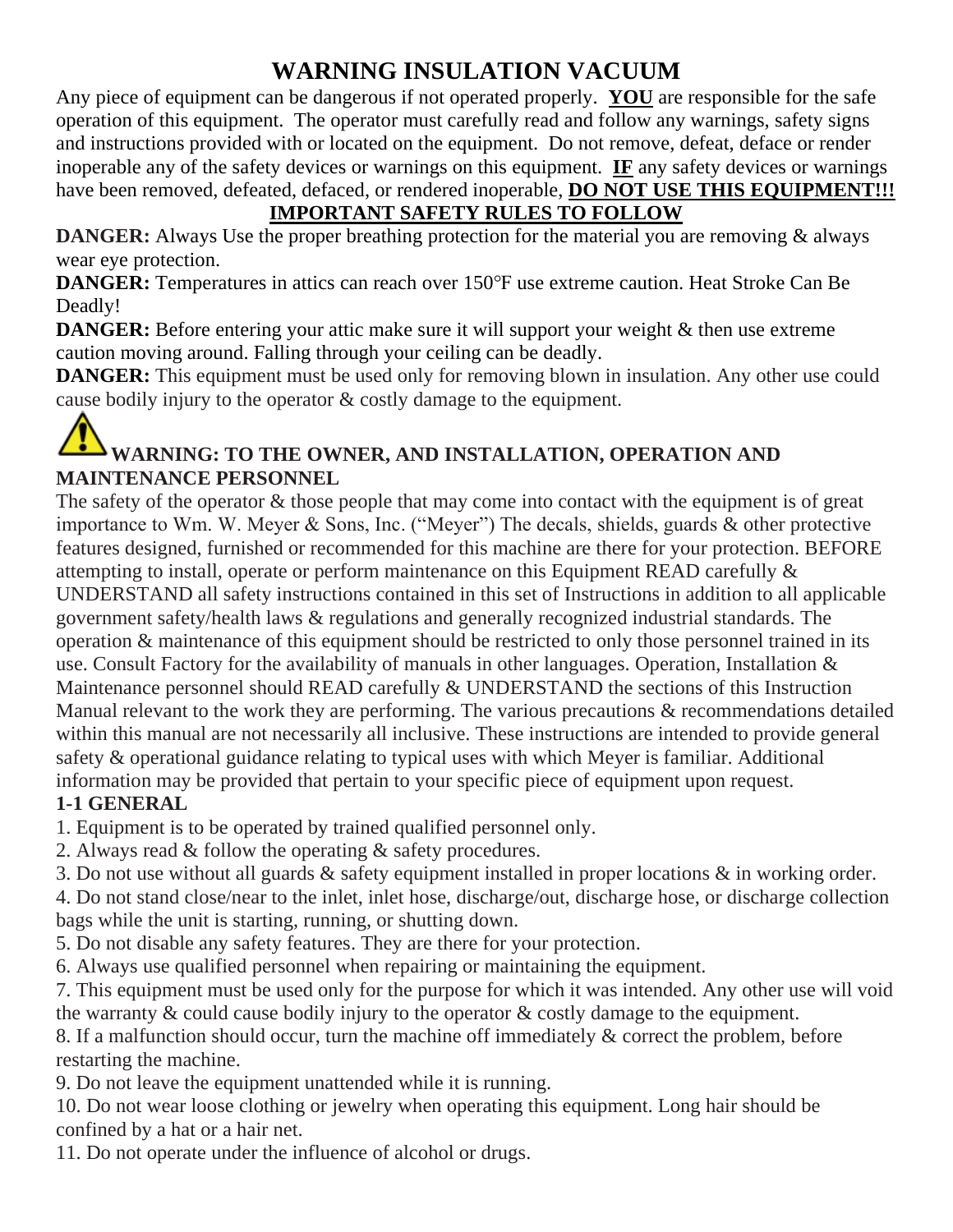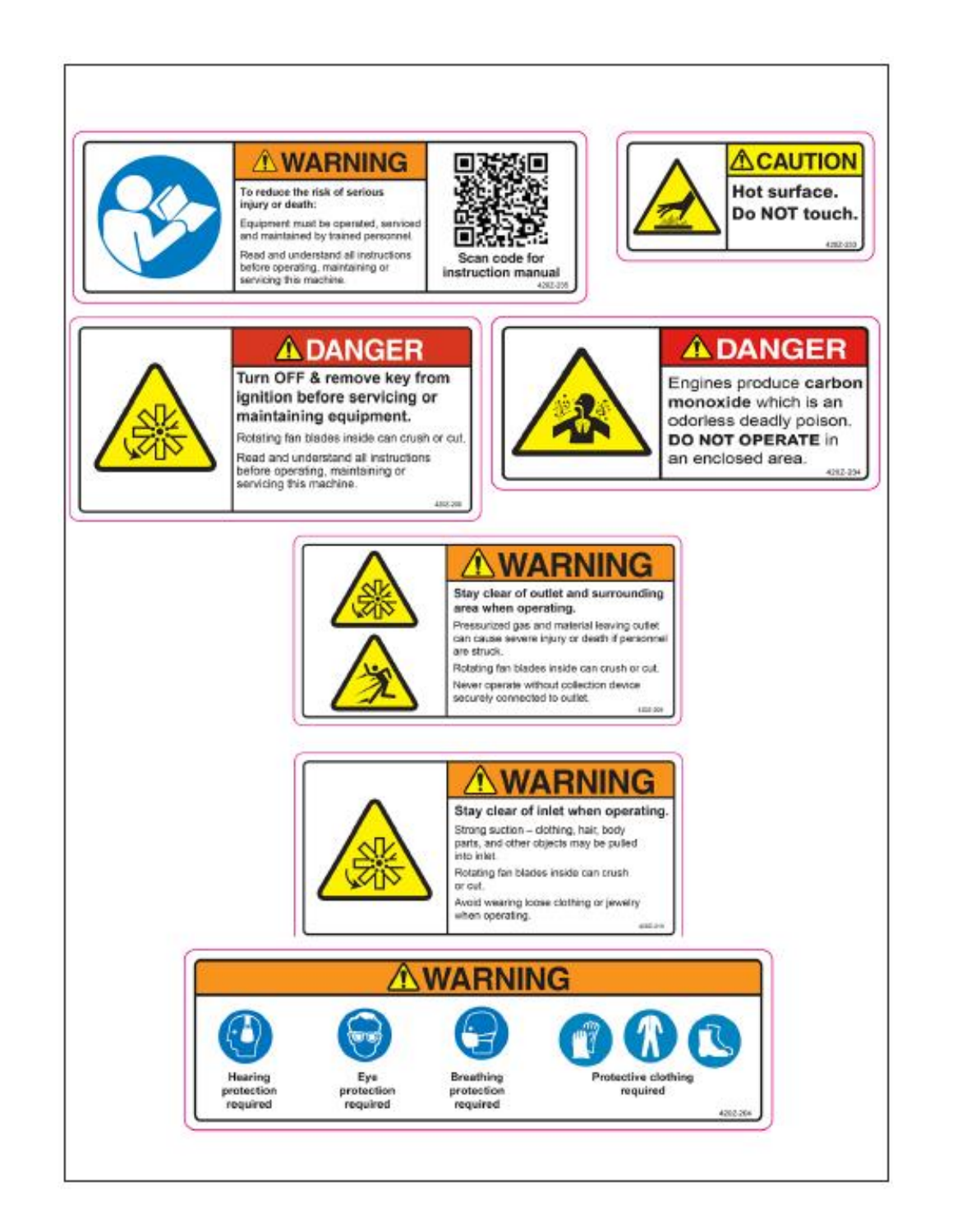## **WARNING: FOLLOW THESE SAFETY INSTRUCTIONS. 1-2 VACUUM SAFETY**

1. Limit the operation only to those personnel trained in the proper use and operation of the machinery.

2. Never operate the machine without proper ventilation.

3. Keep all clothing and your body away from the rotating equipment.

- 4. Obey all safety labels and instructions affixed to the machine.
- 5. Never run the machine speed faster than the factory settings.

If there are any questions as to the safe operation of this equipment, please do not hesitate to contact us at 1-800-963-4458.

#### **1-3 SAFETY LABELING**

The following safety labels shown are affixed to your equipment. A Safety Supplement Data sheet is packed with this manual.

**CAUTION**: If you have received a unit without affixed labels if labels fall off or are damaged, contact Wm. W. Meyer & Sons immediately at 800-963-4458 to obtain replacements at no charge prior to use or maintenance.

**WARNING**: AT ALL TIMES KEEP YOUR HANDS, CLOTHING, ETC. AWAY FROM THE INLET AND DISCHARGE OF YOUR VACUUM.

#### **WARNING**: STAY CLEAR OF OUTLET AND SURROUNDING AREA WHEN OPERATING.

Pressurized gas & material leaving outlet can cause severe injury or death if struck. Rotating fan blades inside can crush or cut.

Never operate without collection device securely connected to outlet.

1. Place your equipment on a level surface. Position it so the filter bag will not be blown by the wind and come in contact with the exhaust system. Prevent the vacuum from moving. If your model is equipment with a wheel locking device, engage it.

2. Attach the collection bag, hose, or other discharge device. You may also attach a hose to the discharge in place of a filter bag.

3. Attach the hose to the inlet of the vacuum using the clamp provided.

4. Additional hose lengths may then be attached to the inlet hose using hose connectors and clamps. Note: The vacuum will function better with less hose.

5. Refer to the engine manual for the correct starting procedures for the engine. Start the engine.

6. Your unit is now ready for service.

**WARNING**: DO NOT OVERFILL THE GAS TANK. ALLOW ROOM FOR EXPANSION OF THE FUEL. DO NOT LET THE FUEL LINE COME IN CONTACT WITH THE EXHAUST SYSTEM. ALLOW ENGINE TO COOL BEFORE REFILLING GAS **TANK**